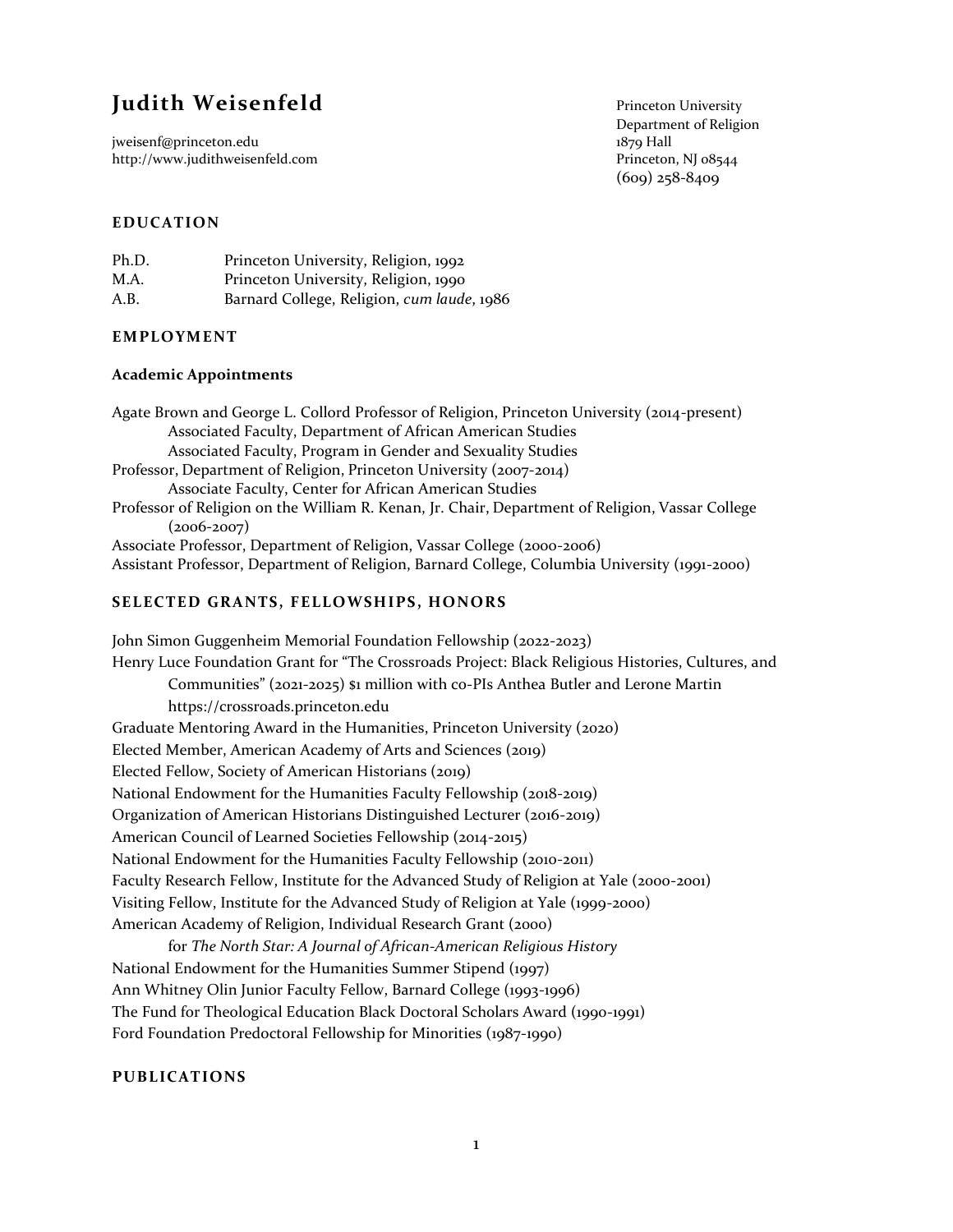## **Books**

*New World A-Coming: Black Religion and Racial Identity during the Great Migration* (New York University Press, 2016)

Winner of the 2017 Albert J. Raboteau Book Prize for the Best Book in Africana Religions

*Hollywood Be Thy Name: African-American Religion in American Film, 1929-1949* (University of California Press, 2007)

*African-American Women and Christian Activism: New York's Black YWCA, 1905-1945* (Harvard University Press, 1997)

*This Far by Faith: Readings in African-American Women's Religious Biography*, edited with Richard Newman (Routledge, 1996)

## **Selected Articles and Book Chapters**

"The House We Live In: Religio-Racial Theories and the Study of Religion," in Roundtable: "Religio-Racial Identity" as Challenge and Critique, *Journal of the American Academy of Religion* 88:2 (June 2020): 440-459

"A Rare Human Document": LoBagola's African American Humbug Religion," *American Religion* 1:1 (Fall 2019): 27-48

"Framing the Nation: Religion, Film, and American Belonging," *The Journal of Mormon History* 45:2 (April 2019): 23-48

"Religion and Spirituality: Introduction," in *New Perspectives on the Black Intellectual Tradition*, edited by Keisha N. Blain, Christopher Cameron, Ashley D. Farmer (Northwestern University Press, 2018), 79-82

"*New World A-Coming*: An Author's Response," Roundtable on *New World A-Coming: Black Religion and Racial Identity during the Great Migration*, *Journal of Africana Religions* 6:2 (2018): 308-15

"Race, Religion, and Documentary Film," in *The Oxford Handbook of Religion and Race in American History*, eds., Paul Harvey and Kathryn Gin Lum (Oxford University Press, 2018), 288-303

"'Real True Buds': Celibacy and Same-Sex Desire in Father Divine's Peace Mission Movement," in Gillian A. Frank, Bethany Moreton, and Heather White, eds., *Devotions and Desires: Histories of Sexuality and Religion in the Twentieth Century United States* (University of North Carolina Press, 2018), 90-112

Honorable Mention, 2015 LGBT Religious Archives Network History Award

"Religion in African American History," *Oxford Research Encyclopedia of American History*, ed., Jon Butler (March 2015)

<http://americanhistory.oxfordre.com/view/10.1093/acrefore/9780199329175.001.0001/acrefore-9780199329175-e-24>

"Spiritual Complexions: On Race and the Body in the Moorish Science Temple of America," in Sally Promey, ed., *Sensational Religion: Sense and Contention in Material Practice* (Yale University Press, 2014), 413-428

"Invisible Women: On Women and Gender in the Study of African American Religious History," *Journal of Africana Religions* 1:1 (2013): 133-149

"'The Secret at the Root': Performing African American Religious Modernity in Hall Johnson's *Run, Little Chillun*," *Religion and American Culture* 21:1 (Winter 2011): 39-79

Forum on "Whiteness" and American Religion in, *Religion and American Culture* 19:1 (Winter, 2009): 27-35

"The Silent Social Problem Film: *Regeneration* (1915)," in Colleen McDannell, ed., *Catholics in the Movies* (Oxford University Press, 2007), 33-58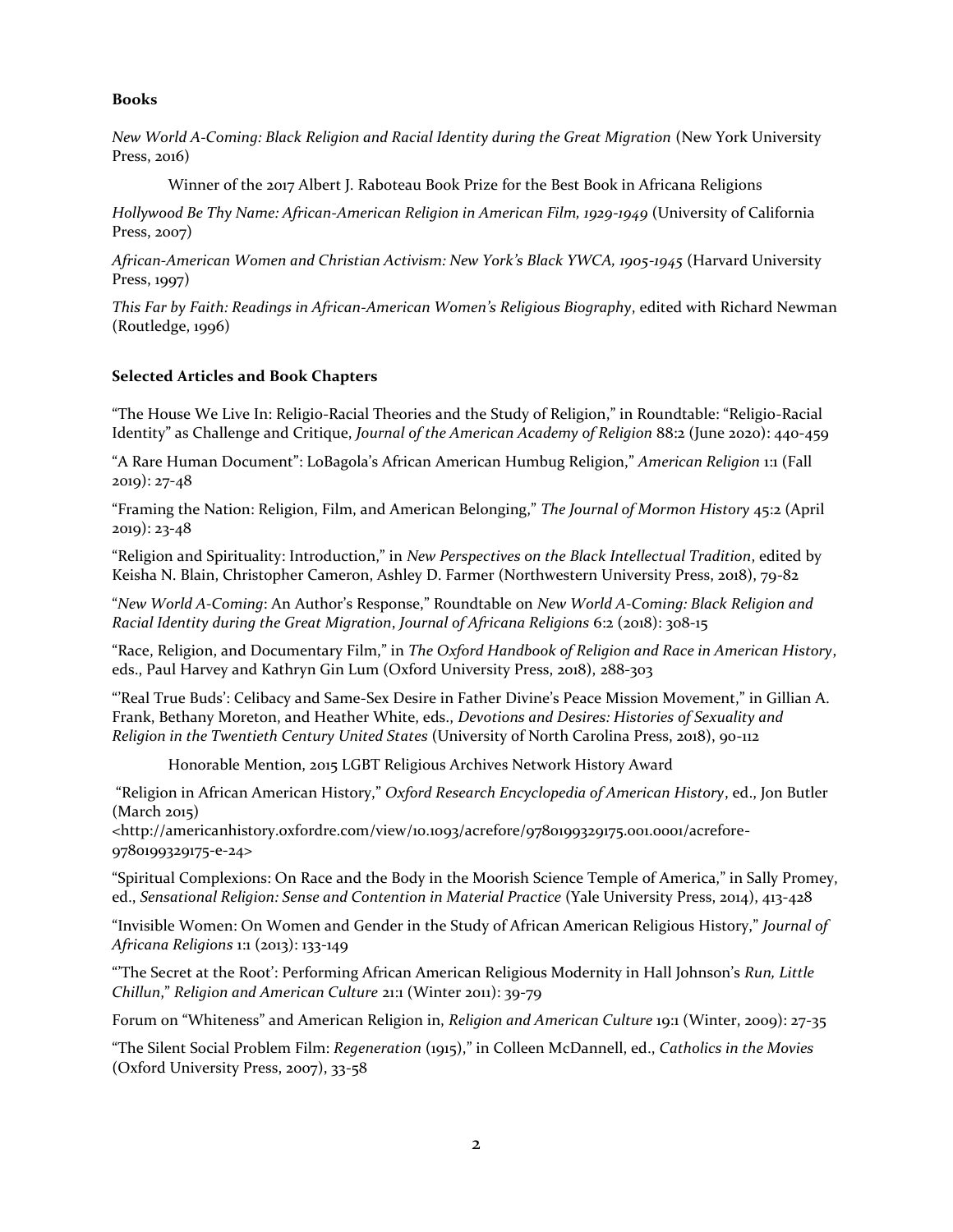"Truths that Liberate the Soul: Eva Jessye and the Politics of Religious Performance," in R. Marie Griffith and Barbara D. Savage, eds., *Women and Religion in the African Diaspora: Knowledge, Power, and Performance* (Johns Hopkins University Press, 2006), 222-244

"Universal in Spirit, Local in Character: The Riverside Church and New York City," in Peter J. Paris, James Hudnut-Beumler, John W. Cook, Lawrence Mamiya, Nora Tubbs Tisdale, Judith Weisenfeld, *The History of the Riverside Church in the City of New York* (New York University Press, 2004), 179-240

"Projecting Blackness: African-American Religion in the Hollywood Imagination," in Henry Goldschmidt and Elizabeth McAlister, eds., *Race, Nation and Religion in the Americas* (Oxford University Press, 2004), 305-327; Reprinted in Jolyon Mitchell and S. Brent Plate, eds., *The Religion and Film Reader* (Routledge, 2007)

"'My Story Begins Before I Was Born': Myth, History, and Power in Julie Dash's *Daughters of the Dust*," in S. Brent Plate, ed., *Representing Religion in World Cinema: Filmmaking, Mythmaking, Culture Making* (Palgrave, 2003), 43-66

# **Works-in-Progress**

Book project: "Spiritual Madness: American Psychiatry, Race, and Black Religions"

## **Selected Other Publications**

"For His People: James H Cone and Black Theology," *Black Perspectives*, September 3, 2018 < https://www.aaihs.org/for-his-people-james-h-cone-and-black-theology/>

"Writing a New History of Black Religion: An Author's Response," September 30, 2017, Online Roundtable on *New World A-Coming: Black Religion and Racial Identity during the Great Migration*, featuring Rhon Manigault-Bryant, Emily Clark, Chernoh Sesay, Jr., Danielle Brune Sigler, and Tisa Wenger, *Black Perspectives* < http://www.aaihs.org/writing-a-new-history-of-black-religion-an-authors-response/>

"Religion on Display at the National Museum of African American History and Culture," *Sacred Matters: Religious Currents in Culture*, January 3, 2017 <https://sacredmattersmagazine.com/religion-on-display-atthe-national-museum-of-african-american-history-and-culture/>

"A Dreadful and Improbable Creature: Race, Aesthetics, and the Burdens of Greatness," *Sacred Matters: Religious Currents in Culture* roundtable on The Birth of a Nation at 100, April 21, 2016. < https://scholarblogs.emory.edu/sacredmatters/2016/04/14/cutting-up-the-birth-of-a-nation/>

#### **Journals Edited**

*Religion & American Culture: A Journal of Interpretation* (Co-Editor, 2016-present)

*The North Star: A Journal of African-American Religious History* (Founder; Editor, 1997-2005)

*Signs: Journal of Women in Culture and Society* 24: 4 (Summer 1999) on "Institutions, Regulation, and Social Control," co-editor of special issue with Priscilla Wald and Christine DiStefano

# **SELECTED RECENT CONFERENCE PAPERS, INVITED LECTURES, PANELS**

Invited Lecture: "Spiritual Madness: Race, Psychiatry, and African American Religions" (Fall 2021-Spring 2022)

Boston University, Georgia State University (Somers Lecture), Haverford College, University of North Carolina, Charlotte (Witherspoon Lecture), Simpson College (Matthew Simpson Lecture), Western Washington University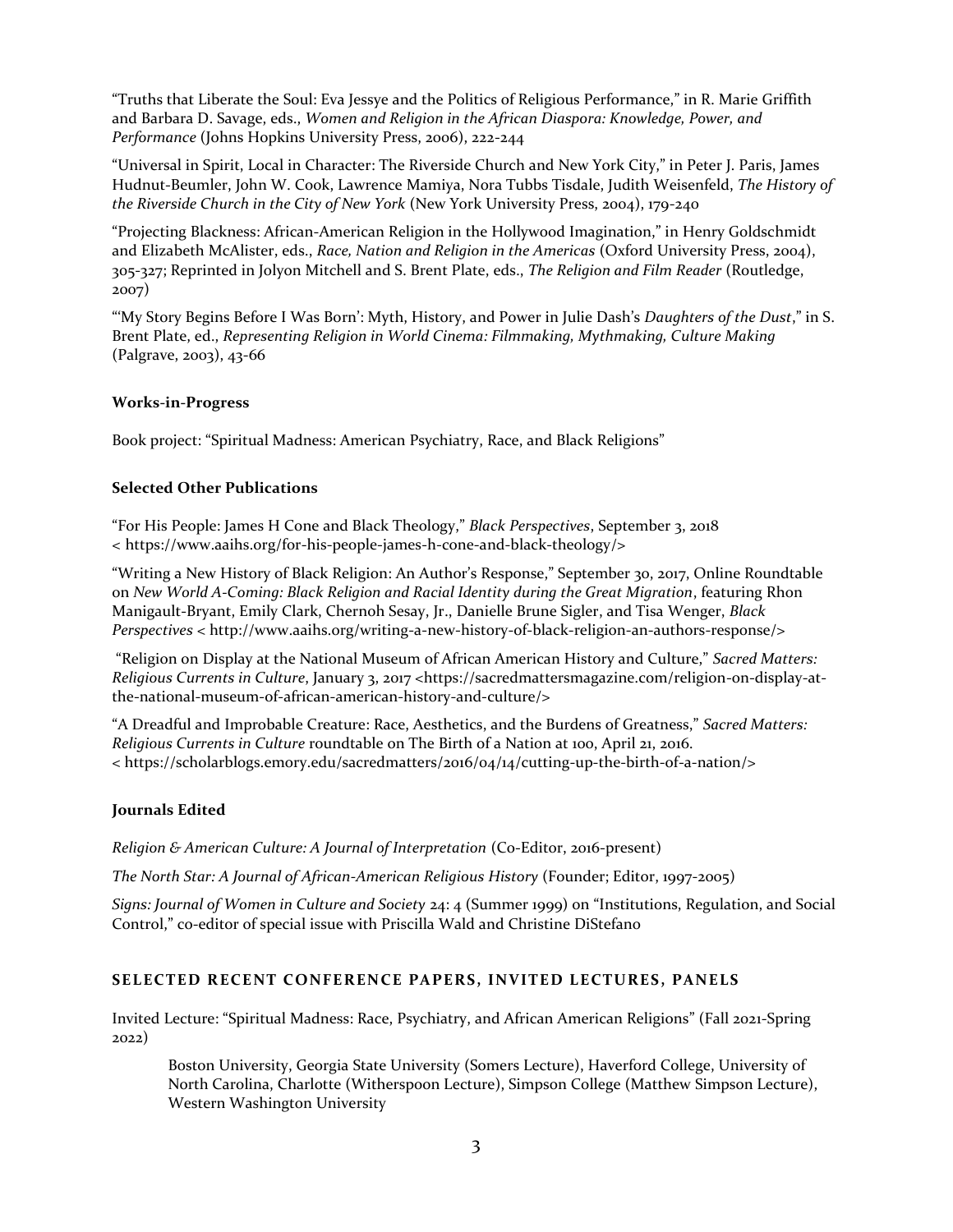Invited Lecture: "Race, Religion, and Black Jewish Identity in the Early Twentieth-Century U.S.," Center for Jewish Studies at Fordham, Jewish Studies and Black Studies in Conversation Series, 12 October 2021

Invited Lecture: "Spiritual Madness: Race, Psychiatry, and African American Religions" (Fall 2020-Summer 2021)

Louisville Institute Winter Seminar, University of California at Riverside, University of Kansas, Unitarian Universalist History and Heritage Society (Conrad Wright Lecture)

Organizer and Panelist: "African American Religious History: The State and Future of the Field," Annual Meeting of the American Historical Association and the American Society of Church History, New York City, January 2020

Conference Paper: "Excessive Religious Excitement: Black Religions in the American Asylum," Annual Meeting of the American Academy of Religion, San Diego, November 2019

Panelist: "Africana Religious Studies: Fifty Years Since the Black Revolution on Campus," Annual Meeting of the American Academy of Religion, San Diego, November 2019

Invited Lecture: "Race and Religion in America," University of Rhode Island Honors Colloquium, 5 November 2019

Invited Lecture: "Spiritual Madness: Race, Psychiatry and African American Religions," University of Iowa, 3 October 2019

Invited Lecture: "Apostles of Race: Religion and Black Racial Identity during the Great Migration," University of Massachusetts, Amherst, 8 April 2019

Invited Lecture: "Spiritual Madness: Race, Psychiatry and African American Religions," Sacramento State University Festival of the Arts, 2 April 2019

Panelist: Roundtable: *The Oxford Handbook of Race and Religion in America*, Annual Meeting of the American Society of Church History, Chicago, January 2019

Panelist: "Reimagining the Archive," Annual Meeting of the American Academy of Religion, Denver, November 2018

Invited Lecture: "'An Authentic, Incontestable Celluloid Document': Race, Religion, and Documentary Truth," O. Meredith Wilson Symposium in History, University of Utah, 26 October 2018

Invited Lecture: "Spiritual Madness: Race, Psychiatry and African American Religions," James and David Orr Lecture on Culture and Religion, Dartmouth College, 9 October 2018

Invited Lecture: "Spiritual Madness: Race, Psychiatry and African American Religions," Lerner Workshop in Religion and Society, New York University, 3 October 2018

Panelist: "Beyond Identity Politics" and "New Visions for the Study of American Jews: North American Religions Revisited," Fractured Paradigms: Rethinking the Study of American Jews, 2018 Biennial Scholars Conference on American Jewish History, Philadelphia, 17 June 2018

Invited Lecture: "Framing the Nation: Religion, Film, and American Belonging," Smith-Pettit Lecture, Annual Meeting of the Mormon History Association, Boise, June 2018

Respondent: Seminar in American Religion, *New World A-Coming: Black Religion and Racial Identity during the Great Migration*, Cushwa Center for the Study of American Catholicism, University of Notre Dame, 24 March 2018

Invited Lecture: "Apostles of Race: Religion and Black Racial Identity during the Great Migration," Armstrong Lecture, Kalamazoo College, 5 March 2018

Conference Organizer: *Religion and the American Normal*, Princeton University, 9-10 February 2018